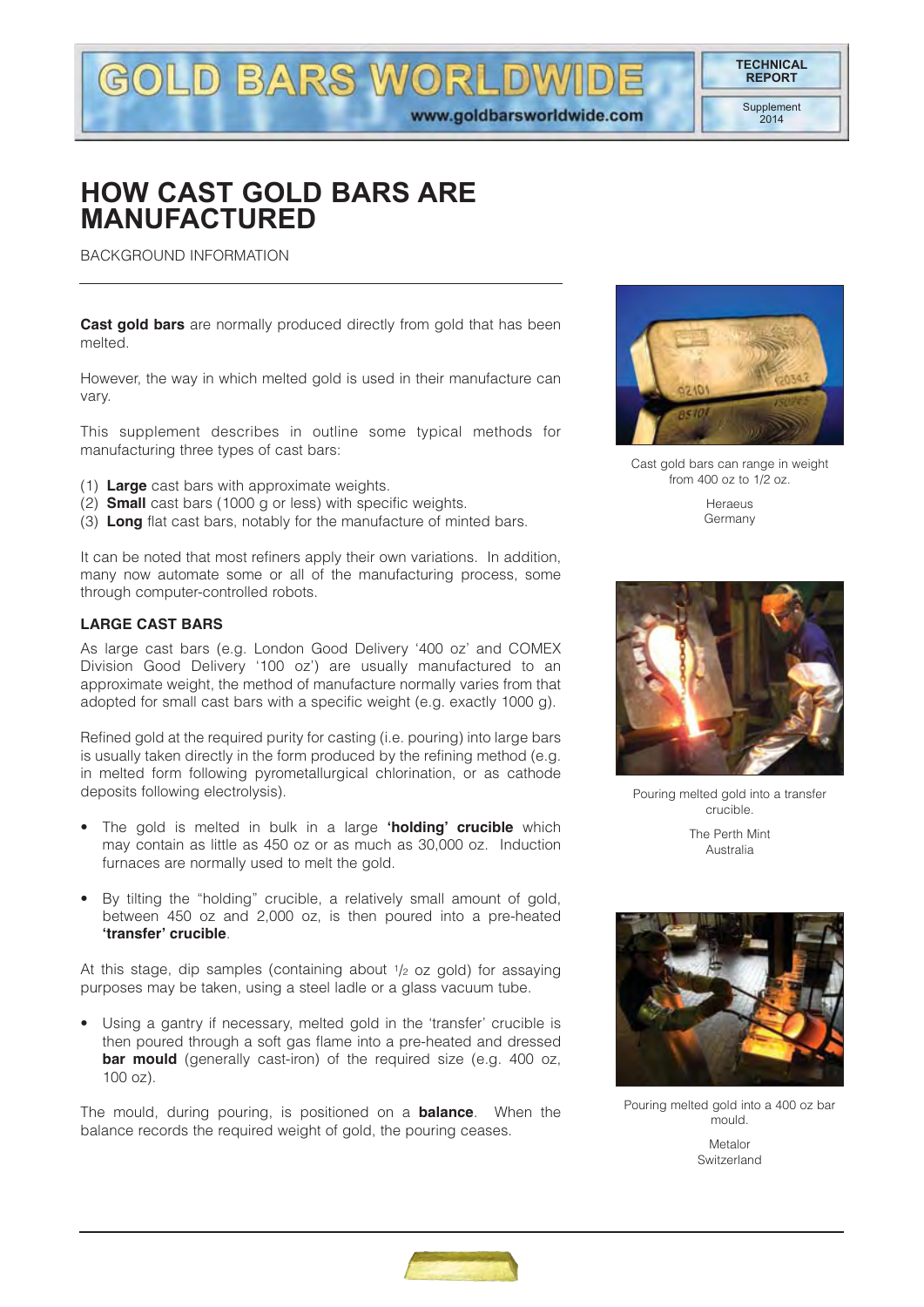- Within seconds following completion of the pouring, the mould is then tilted so that the bar drops into a tank of water for immediate cooling. This procedure is known as **ʻquenching'**. Alternatively, the bar is allowed to cool gradually in the mould through natural exposure to the air.
- The bar is then placed on a table for **cleaning** with a soft cloth to remove any stains, and **weighed.**
- Approved bars are then **marked**, where required, with the refiner's official stamp/certification mark, a serial number, the precisely assayed purity of the batch of gold from which the bar was made, and sometimes the weight.

Markings may be applied manually, working dies for each mark or group of marks being hammered onto each bar individually. A template (i.e. a stencil indicating the areas for marking) is normally used. Alternatively, bars may be inserted into a press which applies some or all of the markings simultaneously.

It can be noted that, in the case of London Good Delivery '400 oz' bars, the weight is not usually marked on the bar.

Assaying procedures during manufacture vary among refiners. Assays are normally taken while the gold is in the 'holding' crucible and/or the 'transfer' crucible.

#### **Induction Tunnel Systems**

In April 2013, the London Bullion Market Association (LBMA) approved the use of induction tunnel systems in the manufacture of London Good Delivery 400 oz bars.

The system involves the melting of gold grains in a flameless tunnel that derives its heat from induction.



400 oz bars cooling in their bar moulds.

The Perth Mint Australia



Newly-made 400 oz bars. Prioksky Russia



An automated machine that uses Flameless Tunnel® technology to produce up to 150 x 400 oz bars per 8-hour shift.

IKOI Machine Manufacturer Italy



Assaying laboratory. Valcambi Switzerland

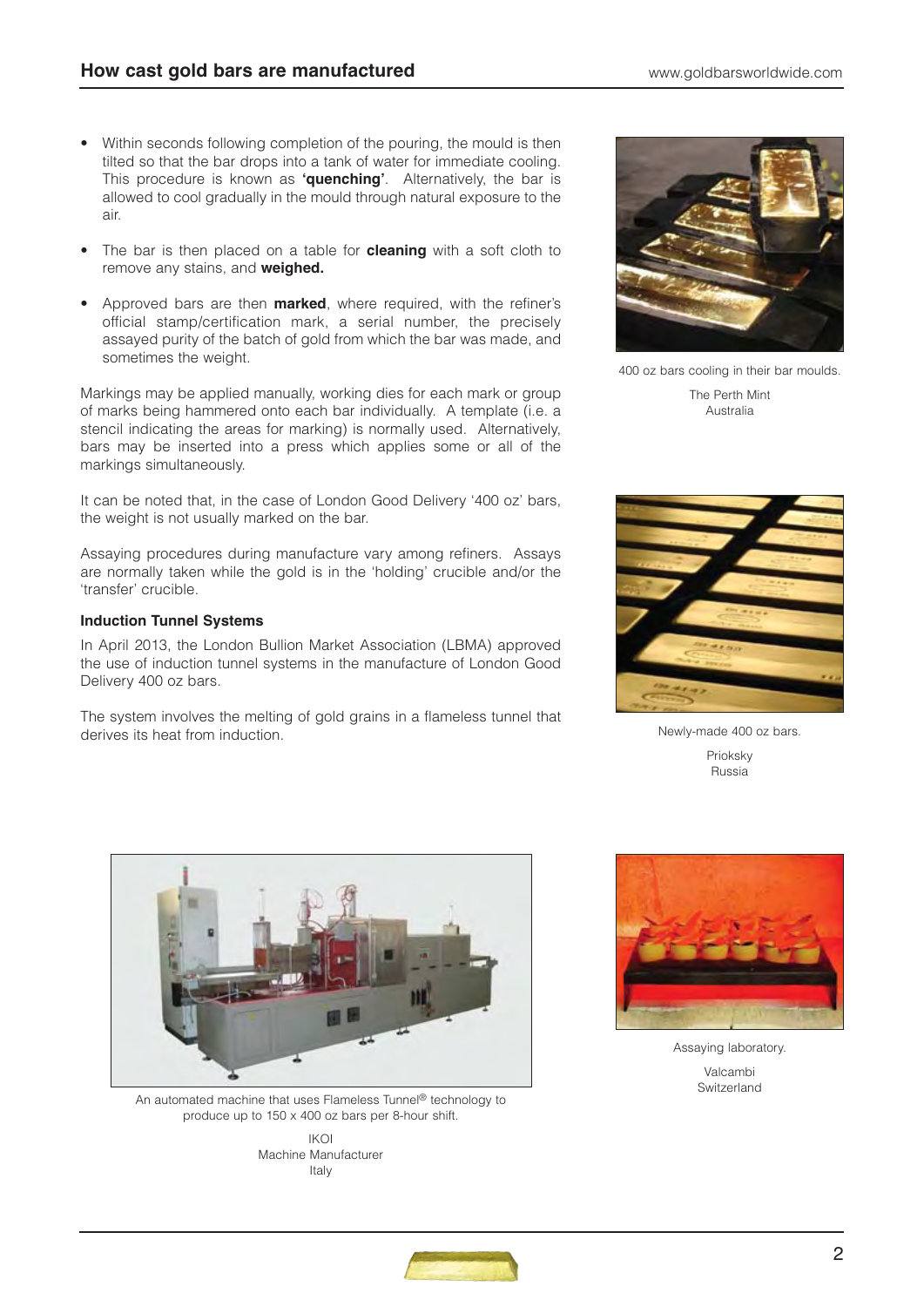## **SMALL CAST BARS**

To produce small cast bars (1000 g or less) with a specific weight, refined gold, which has been assayed at the required purity, is normally converted into two basic forms: **granules** and/or **small cut pieces** (including thin strips if needed).

- Gold in one or both of these forms is placed on the **balance** and weighed, the amount adjusted until precisely the required weight of gold is recorded.
- When placed on the balance, the gold is contained in either a **crucible** or a **bar mould**, dependent on the method of manufacture,

Usually, the amount of gold weighs slightly more than the required bar weight. This is done to compensate for any minor anticipated gold loss in the manufacturing process (e.g. vaporization, remains in the crucible), as well as to ensure that the final bar weight is not less than the specified weight to be marked on the bar.

Although most small cast bars are manufactured to a specific weight, it can be noted that in some countries they are also manufactured with approximate or variable weights.

# **Traditional method: Pouring melted gold into a bar mould**

This method is still used by many manufacturers.

- The gold is placed in a **crucible** that is appropriate in size to the volume of gold.
- The crucible is then put into an induction or resistance element **furnace** for melting at a controlled temperature of around 1200°C.

If the temperature is too high, gold losses may occur; if too low, premature surface solidification may result in a poor surface appearance. The melting time depends on the furnace used. An **induction** furnace, which relies on an electro-magnetic frequency to induce heat, melts the gold rapidly within a few minutes. A **resistance element** furnace, which relies on heat being radiated from an element such as a rod, melts the gold over a longer period.

It can be noted that, although no longer widely practised, a furnace may also be heated, or the gold melted directly, through the use of gas, oil or charcoal.

Care is taken to avoid contamination of the gold. For example, part of the furnace lining or rust on the tongs transferring the crucible could fall into the crucible.

The melted gold is then poured rapidly, without spilling, into the appropriate **bar mould** (generally, cast-iron) which has been preheated and dressed with carbon smoke or graphite.

Where pre-heating of the mould is excessive, causing the dressing to evaporate or burn off, small unsightly cavities may subsequently appear on the base surface of the bar.



Bar moulds with a kilo of gold granules prior to melting.

> The Perth Mint Australia



Pushing a group of bar moulds into an induction furnace.

The Perth Mint Australia



Newly-made kilobars. Johnson Matthey **USA** 

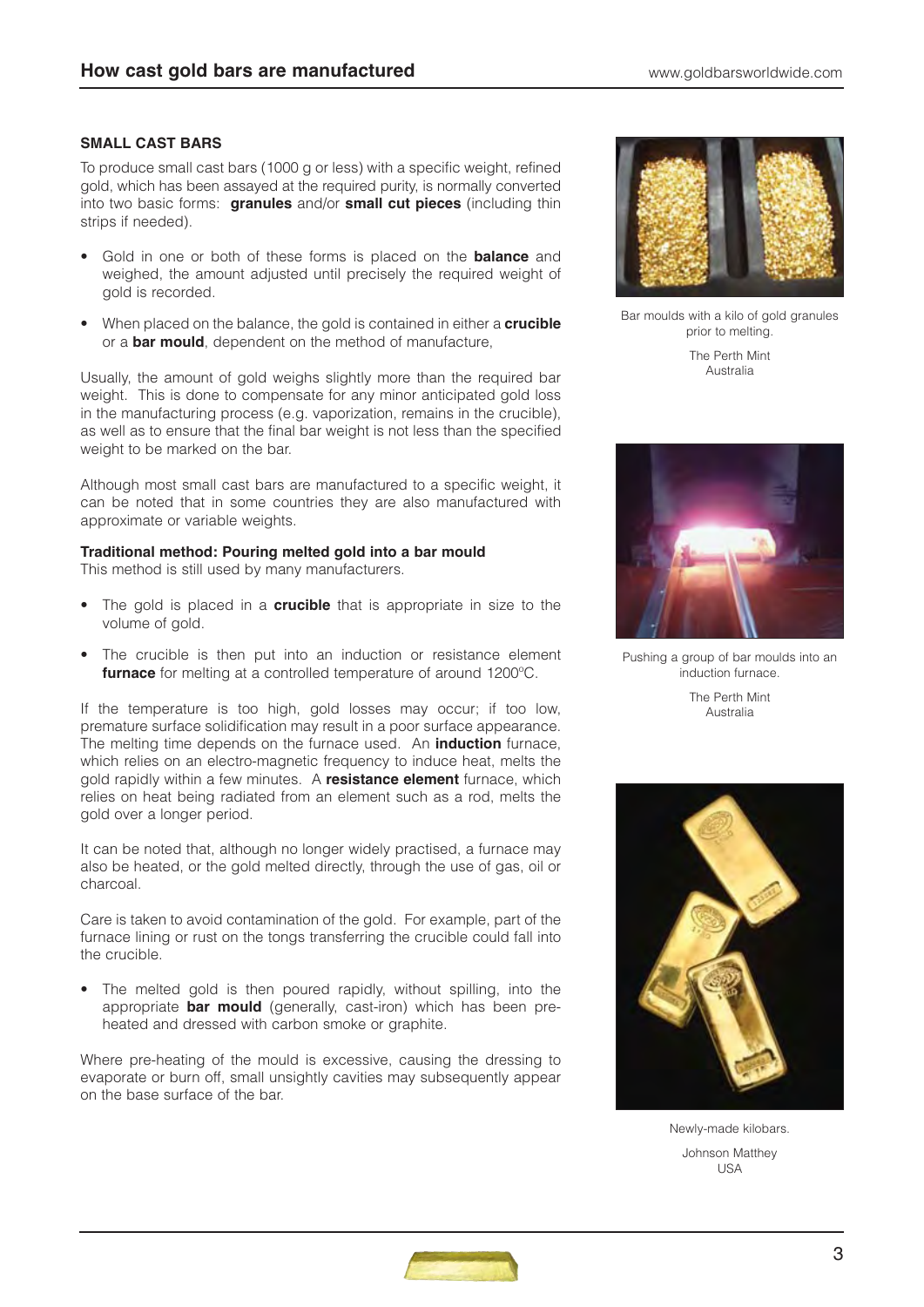While pouring takes place, a soft gas flame (around 800 – 900°C) is normally directed into the mould so that the top surface is the last part of the bar to solidify. This ensures not only that the top surface is smooth in appearance but also that any residual contaminants are burned off during the pouring process.

- As also occurs in the manufacture of many large bars, the mould is then tilted so that the bar drops into a tank of water for immediate **cooling**.
- The bar is removed from the tank, placed on a table, **cleaned** and **weighed**.
- If the bar weighs slightly more than the required bar weight, excess gold is normally removed through **filing**; if slightly less, the bar is rejected and melted down.

## **Modern method: Melting gold in bar moulds**

This method enables many small cast bars to be manufactured at the same time. Most major manufacturers have automated the procedures.

- The gold is placed in a **bar mould** of the required size.
- Several moulds, grouped together, are then fed into an **induction furnace** for melting at a controlled temperature of around 1200ºC.
- When the gold has melted, the moulds are then pushed gradually through a **cooling tunnel**.
- When the moulds exit the tunnel, the bars are removed, **cleaned** and **weighed**.

As occurs in the traditional method, any excess gold is removed through filing, normally using a linishing machine. Excess gold is usually taken from one of the corners of the bar.

# **Markings**

Approved bars are **marked**, as required, with the designated weight, purity, official stamp/certification mark and serial number.

A hydraulic press normally applies some or all of the marks simultaneously. Alternatively, marks may be applied manually, working dies for each mark or group of marks being hammered onto each bar individually.

If a serial number is required, the number is normally applied by inserting each bar into a machine that stamps it with a sequential number.

# **Assaying**

Assaying procedures before and after manufacture can vary among refiners. Normally gold used in the original form of granules and cut pieces has been assayed precisely before bar manufacture takes place. Randomly selected bars may also be assayed.



Tanaka (Japan) is generally acknowledged as the first accredited refiner to automate the manufacture of cast bars.



Manufacturing small cast bars in bulk.

Metalor Switzerland



Applying official stamps and other markings to small cast bars.

The Perth Mint Australia